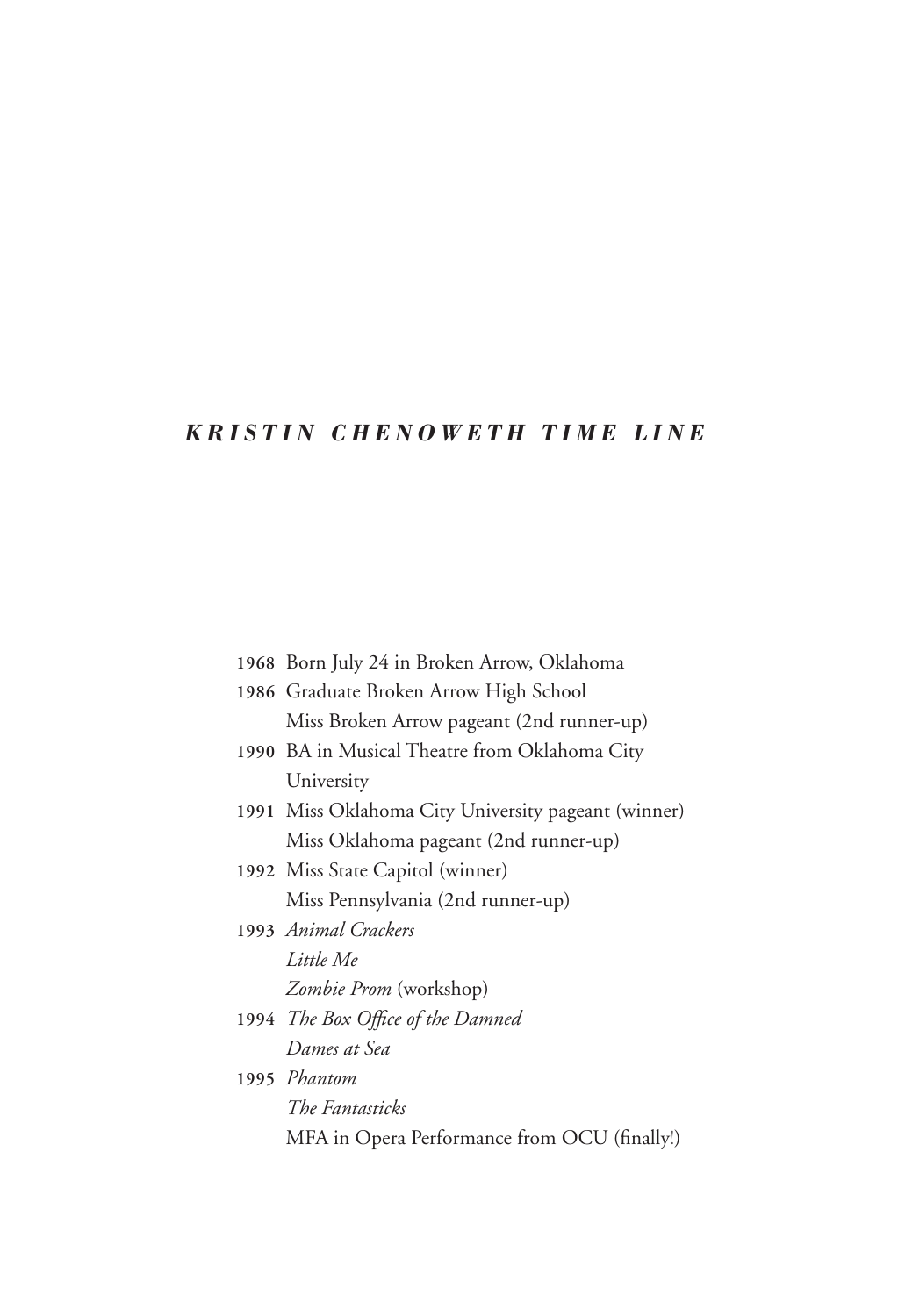## **A Little Bit Wicked** 229

 $\overline{\phantom{m}}$ 

| 1996 Scapin (Broadway debut)                         |
|------------------------------------------------------|
| Steel Pier (workshop)                                |
| 1997 Steel Pier (Broadway)                           |
| Theatre World Award                                  |
| Wild Party (Eugene O'Neill Theatre Center)           |
| 1998 A New Brain                                     |
| Strike Up the Band                                   |
| You're a Good Man, Charlie Brown (Broadway)          |
| 1999 Epic Proportions (Broadway)                     |
| Lateline                                             |
| Paramour (series on AMC)                             |
| Annie (TV movie with Kathy Bates)                    |
| The Rosie O'Donnell Show                             |
| Tony Award: Best Featured Actress in a Musical       |
| Drama Desk Award: Outstanding Featured Actress in    |
| a Musical                                            |
| Outer Critics Circle Award: Best Featured Actress    |
| Joseph Jefferson Award: Actress in a Supporting Role |
| Clarence Derwent Award                               |
| 2000 On a Clear Day You Can See Forever              |
| Wicked (workshop)                                    |
| 54th Annual Tony Awards (presenter)                  |
| Carnegie Hall Celebrates Lerner and Lowe             |
| Late Show with David Letterman                       |
| 2001 Wicked (workshop)                               |
| Kristin (Huge Hit Sitcom on NBC)                     |
| The Kennedy Center Honors Julie Andrews              |
| "Let Yourself Go" (Broadway music CD)                |
| Sesame Street (Miss Noodle)                          |
| Frasier                                              |
| 55th Annual Tony Awards (presenter)                  |
| The Rosie O'Donnell Show                             |
| The Isaac Mizrahi Show                               |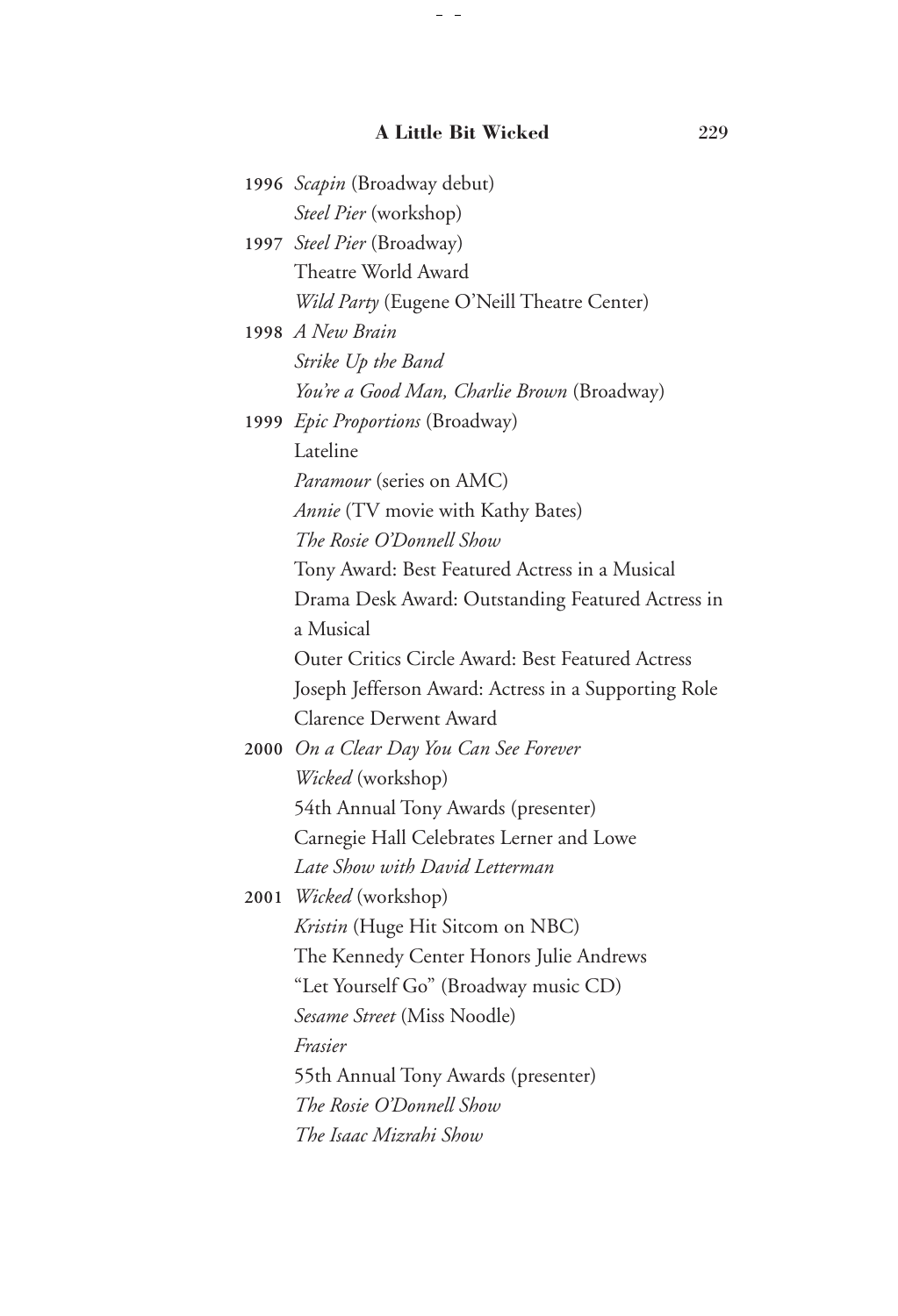230 Kristin Chenoweth

**2002** *Strike Up the Band* *Babes in Arms* *Funny Girl* (Broadway) *Wicked* (workshop) Isn't It Romantic: The Love Songs of Rodgers and Hart (concert) *The Rosie O'Donnell Show* *West Side Story* in Central Park (Great Performances on PBS) **2003** *The Music Man* (TV movie with Matthew Broderick) *Wicked* (Broadway) *The View* *Fillmore!* *Sesame Street* *Crossing Over with John Edward* The *Today* show Macy's Thanksgiving Day Parade **2004** *Wicked* (Broadway) *Wicked: The Road to Broadway* 58th Annual Tony Awards (performer) *The West Wing* (Season 6) *Broadway: The American Musical* *The Late Show with Craig Kilborn* **2005** *Bewitched* (movie with Nicole Kidman) Carnegie Hall Concert (sold out) *Candide* (Great Performances on PBS) *The West Wing* (Seasons 6 and 7) *Bewitched: Star Shots* *Why I Love* Bewitched *Casting a Spell: Making Bewitched* *As I Am* (inspirational music CD) *The 700 Club*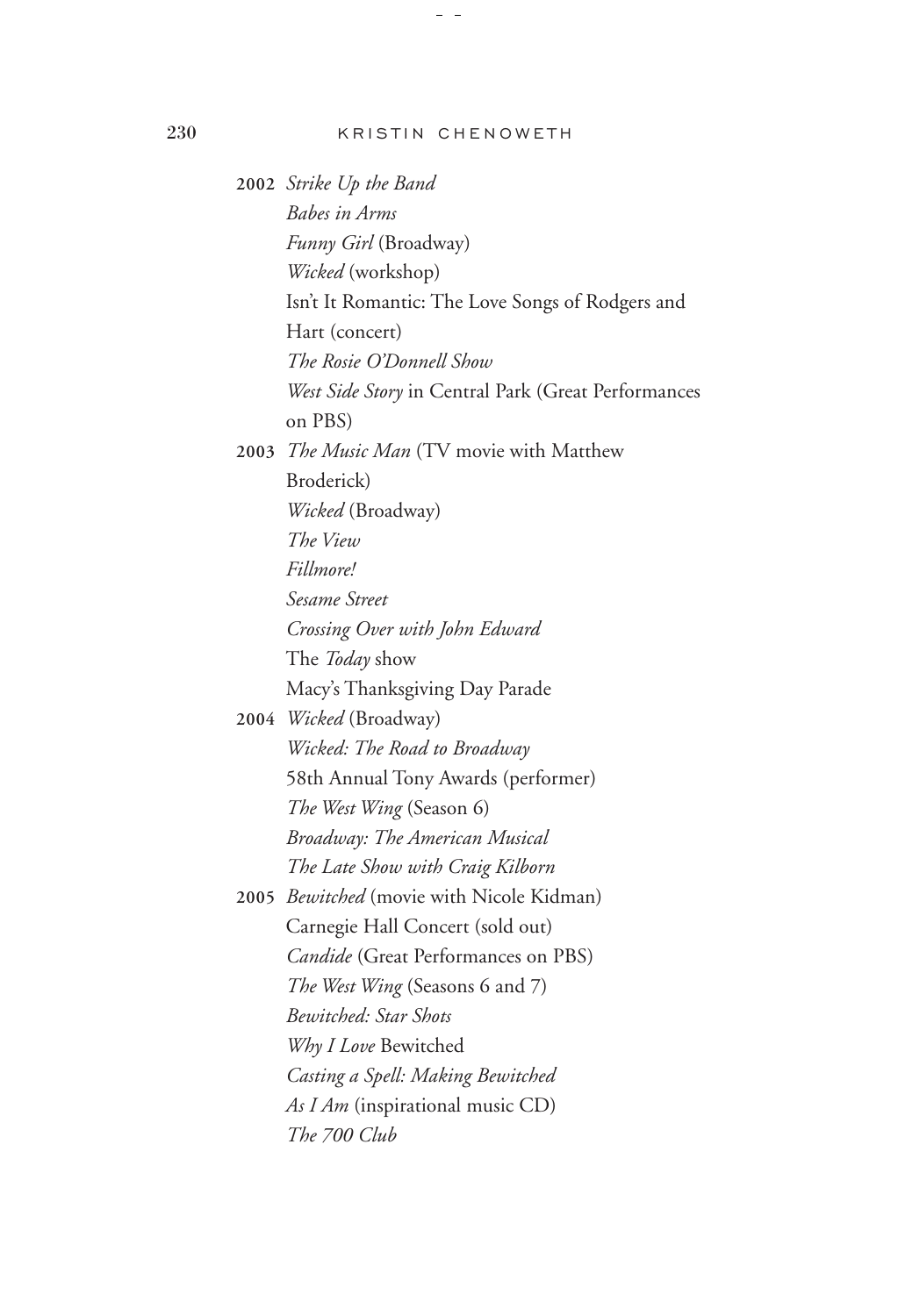The *Today* show *Late Show with David Letterman* *The Early Show* *The Tony Danza Show* *Breakfast with the Arts* *Last Call with Carson Daly* *The Late Show with Craig Ferguson* *MAD TV* **2006** *The Apple Tree* (Broadway) *The West Wing* (Season 7) *A Sesame Street Christmas Carol* *Sesame Street* *Deck the Halls* (movie with Danny DeVito) *Running with Scissors* (movie with Annette Bening) *Stranger Than Fiction* (movie with Will Ferrell) *RV* (movie with Robin Williams) *The Pink Panther* (movie with Steve Martin) *Barry Sonnenfeld: The Kosher Cowboy* *RV Nation: A Culture of Road Warriors* *Robin Williams: A Family Affair* *The Late Show with Craig Ferguson* *The View* *Last Call with Carson Daly* *The Tonight Show with Jay Leno* *Ellen: The Ellen DeGeneres Show* A Night of Too Many Stars: An Overbooked Event for Autism Education *Live with Regis and Kelly* *The Martha Stewart Show* CMT Insider *The Megan Mullally Show* *Late Night with Conan O'Brien*